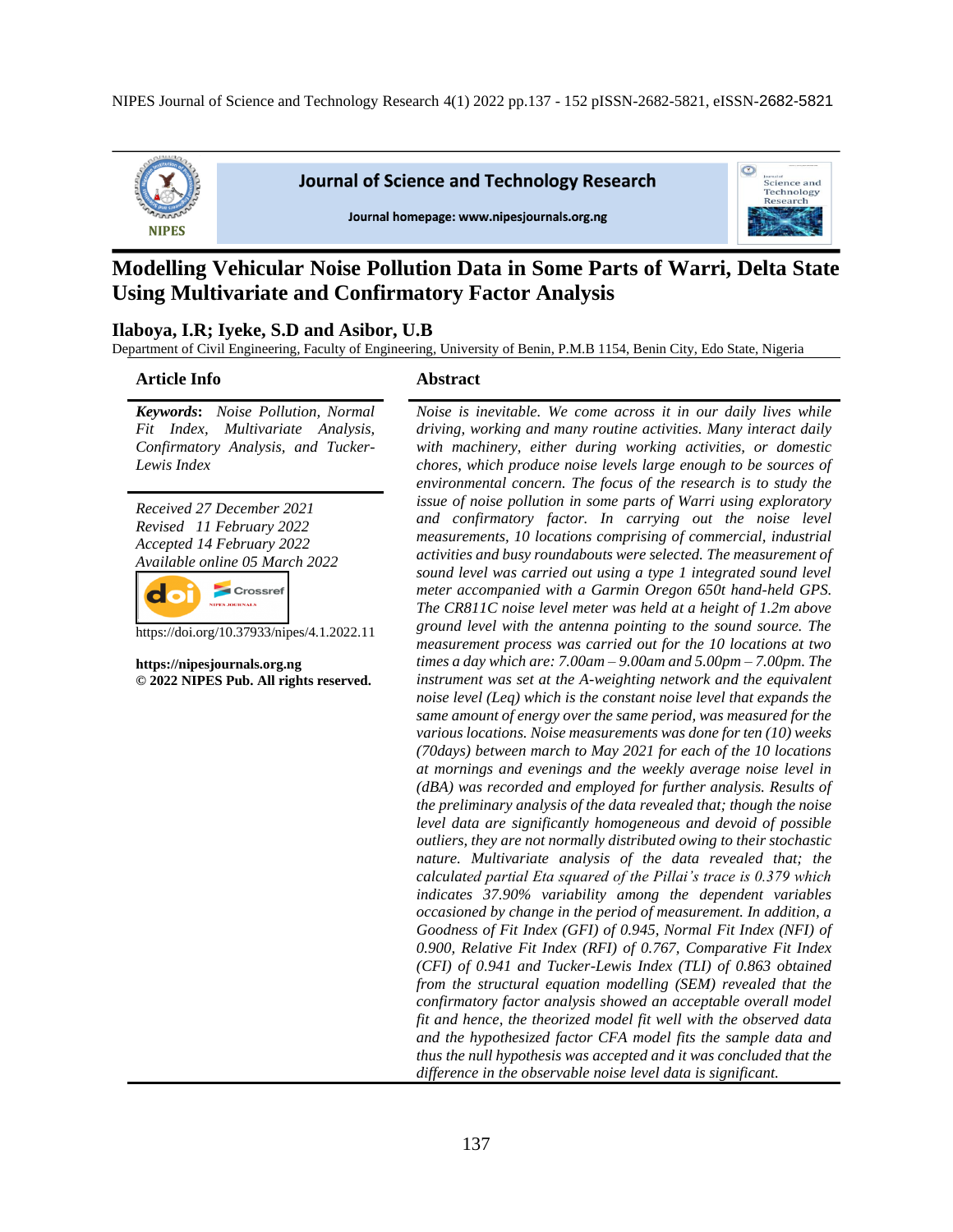#### **1. Introduction**

Noise is inevitable. We come across it in our daily lives while driving, working and many routine activities. Many interact daily with machinery, either during working activities, or domestic chores, which produce noise levels large enough to be sources of environmental concern. The noise levels, which vary from place to place, are increasingly becoming a source of concern. The daily emergence of factories and huge mechanical industries coupled with the rapidly developing communities brings to light the various hazards and danger of working in a noise polluted environment. Modern life has given rise to a new form of pollution, noise, crowded cities and towns, mechanized means of transport, new devices for recreation and entertainment which are polluting the atmosphere with their continuous noise.

Noise is no doubt a normal phenomenon of life and is derived to be one of the most effective alarm systems in man's physical environment. However, it is continuously disturbing human peace and tranquility [1]. According to the World Health Organization, noise in big cities is considered the third most hazardous environmental type of pollution, preceded only by air (gas emission) and water pollution [2]. Considered largely as a major problem of annoyance in cities, the subject of noise pollution has been an unavoidable issue since the seventies. Pollution in large cities and constantly urbanized communities and towns is due to the fact that the urban environment is becoming increasingly crowded, busy and noisy. According to various researches that have been carried out, road traffic is the leading source of noise in urban areas [3]. It has been generally accepted that noise pollution, particularly road traffic noise is severe in rapidly expanding cities such as those of South-eastern and South- western Nigeria where insufficient control is exercised and cities are poorly planned [4].

The adverse effects of noise pollution are numerous and stretch over a wide range. It has far reaching effects on our mental and physical well-being. The length of exposure to the pollutant determines how badly an individual is affected by noise pollution. Noise pollution effects can be categorized into two: namely auditory and non-auditory. The adverse effects of noise pollution observed are as a result of continuous constant exposure to it. Auditory effects also known as physical effects hearing defects. Non-auditory effects are associated with effects on work performance, such as reduction of productivity and misunderstanding what is heard; psychological effects such as disorders, sleeplessness, irritability and stress; physiological effects, such as increased blood pressure, irregularity of heart rhythms and ulcers. Noise pollution can play havoc with the nervous system affecting the physical and psychological behaviour of individuals. People differ in their sensitivity to noise, in that, what one perceives to be sound may be perceived as noise by another.

#### **2.0 Research Methodology**

# **2.1 Description of study area**

The study area is Warri, a popular city in Delta state, Nigeria located between latitude 5<sup>°</sup> 31<sup>1</sup> 0<sup>II</sup> N and longitude  $5^{\circ}$  45<sup> $\circ$ </sup> 0<sup> $\text{II}$ </sup> E. It has a population of 611,970 according to the 2018 population census. It shares boundaries with Sapele, Okpe, Uvwie, Udu and Ughelli although most of these places have integrated to the larger cosmopolitan Warri.

Warri town is underlain by a sequence of sedimentary formations with a thickness of about 8000metres, which include from bottom to top, the Akata Formation, the Agbada Formation, the Benin Formation and the Somebreiro Warri Deltaic Plain Sands [5,6,7].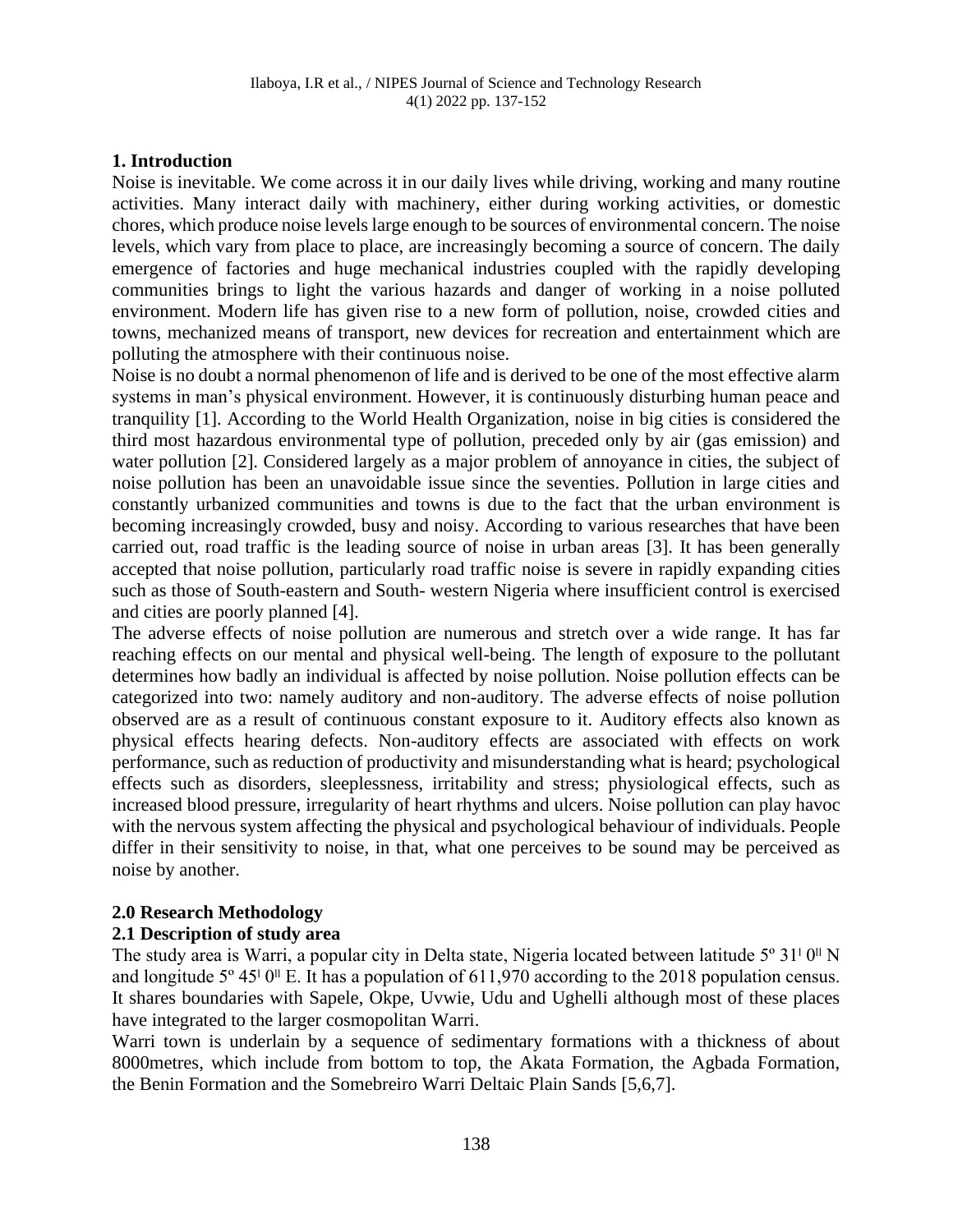The Akata Formation rests unconformably on the migmatite-gneiss basement complex and forms the basal unit of the Niger Delta stratigraphic pile. This formation consists of an open marine facies unit dominated by high-pressured carbonaceous shales. The formation ranges in age from Paleocene to Eocene and its thickness could exceed 1000 meters. The Agbada Formation consists of a sequence of alternating deltaic sands and shales. It is Eocene to Oligocene in age and exceeds 3000 meters in thickness. This formation is the oil –reservoir in the Niger Delta basin. The Benin Formation which is Oligocene to Pleistocene in age consists essentially of massive and highly porous sands and gravels with a few thin clay intercalations. Its uppermost section is the quaternary deposit which is about 40-150m thick and comprises rapidly alternating sequences of sand and silt/clay with the later becoming increasingly more prominent seawards [8]. The Benin Formation houses the most productive and hence most tapped aquifer in the Niger Delta region, especially in areas north of Warri where it is shallow. The thickness of the formation is variable, but generally exceeds 2000m. The google earth map of the study area is presented in Figure 1.



**Figure 1: Google Earth map of the study area**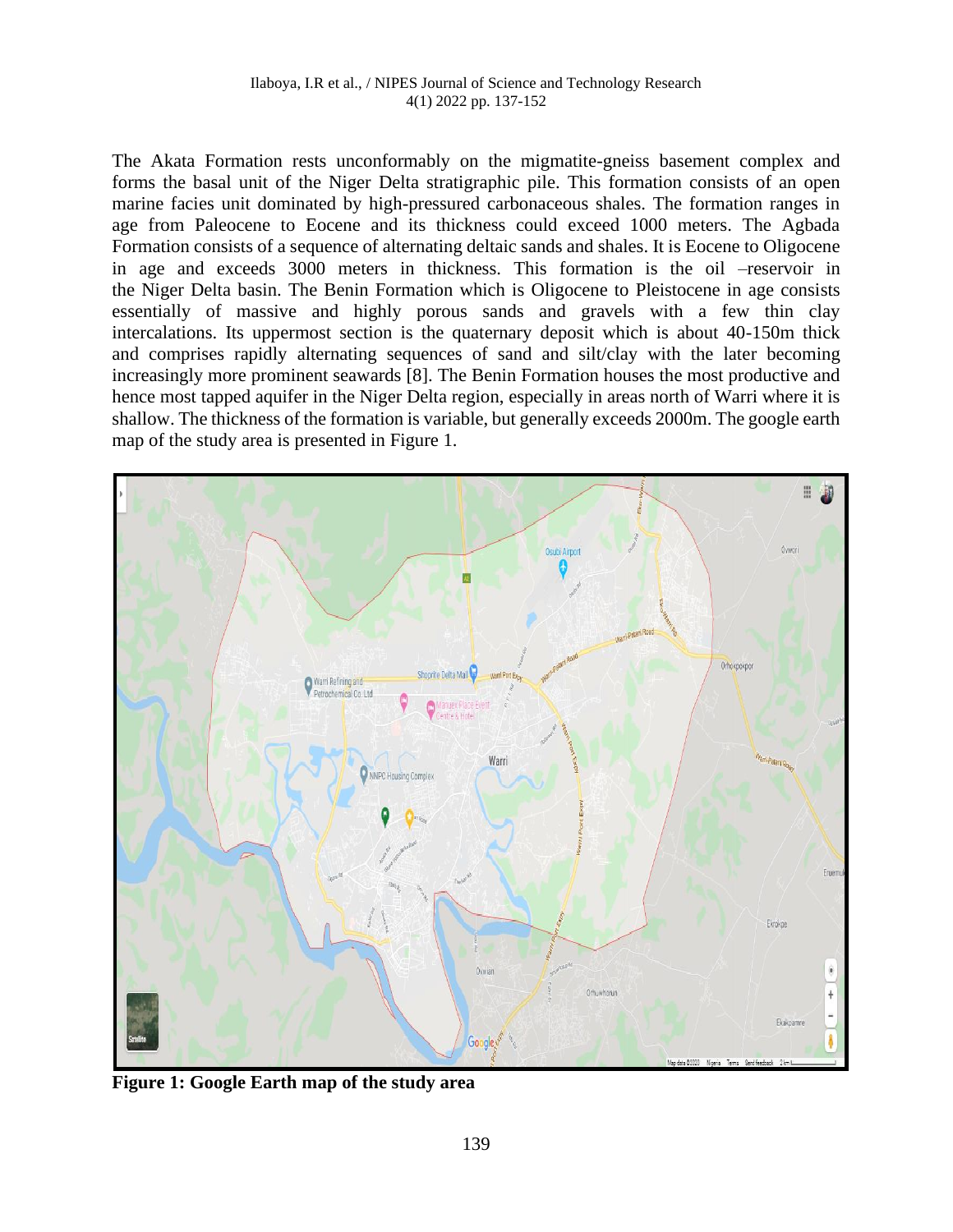### **2.2 Data Collection**

Basic equipment employed for data collection are presented in Table 1

| S/N           | <b>Equipment Name</b> | <b>Model</b>       | Location | <b>Purpose</b>              |
|---------------|-----------------------|--------------------|----------|-----------------------------|
|               | Noise meter           | <b>CR811C</b>      | Warri    | For measuring noise levels  |
| $\mathcal{D}$ | Hand-Held GPS         | Garmin             | Warri    | For measuring elevations,   |
|               |                       | Oregon 650t        |          | longitudes and latitudes of |
|               |                       |                    |          | point locations             |
|               | Infrared thermometer  | <b>Flute 572-2</b> | Warri    | For measuring the           |
|               |                       |                    |          | temperature at a spot on a  |
|               |                       |                    |          | surface                     |

| Table 1: Equipment's used for data collection |  |  |  |  |  |  |  |  |
|-----------------------------------------------|--|--|--|--|--|--|--|--|
|-----------------------------------------------|--|--|--|--|--|--|--|--|

In carrying out the noise level measurements, 10 locations comprising of commercial, industrial activities and busy roundabouts were selected for this study. The measurement of sound level was carried out using a type 1 integrated sound level meter accompanied with a Garmin Oregon 650t hand-held GPS. The CR811C noise level meter was held at a height of 1.2m above ground level with the antenna pointing to the sound source. The measurement process was carried out for the 10 locations at two times a day which are: 7.00am – 9.00am and 5.00pm – 7.00pm. The instrument was set at the A-weighting network and the equivalent noise level (Leq) which is the constant noise level that expands the same amount of energy over the same period, was measured for the various locations. Noise measurements was done for ten (10) weeks (70days) between march to May 2021 for each of the 10 locations at mornings and evenings and the weekly average noise level in (dBA) was recorded and employed for further analysis.

# **2.3 Data Analysis**

Preliminary analysis methods employed include; descriptive statistics aimed as investigating the variation between the mean of the data and the standard deviation, test of normality aimed at assessing the trend and nature of data distribution, outlier detection aimed at investigating the presence of abnormallity in the form of outlier, homogeneity test aimed at confirming that the data collected are from same population distribution and finally autocorrelation test which was employed to determine the presence of errors and its distribution.

# **2.3.1 Test of normality**

For normality;

- i. The skewness and kurtosis significant values must be close to zero as possible
- ii. The computed skewness and kurtosis Z-values must be between -1.96 and +1.98
- iii. The histogram and Q-Q plot should visually indicate that the data are approximately normally distributed
- iv. The computed Shapiro-Wilk and Kolmogorov- Smirnov significant values should be greater than  $0.05$  ( $p < 0.05$ )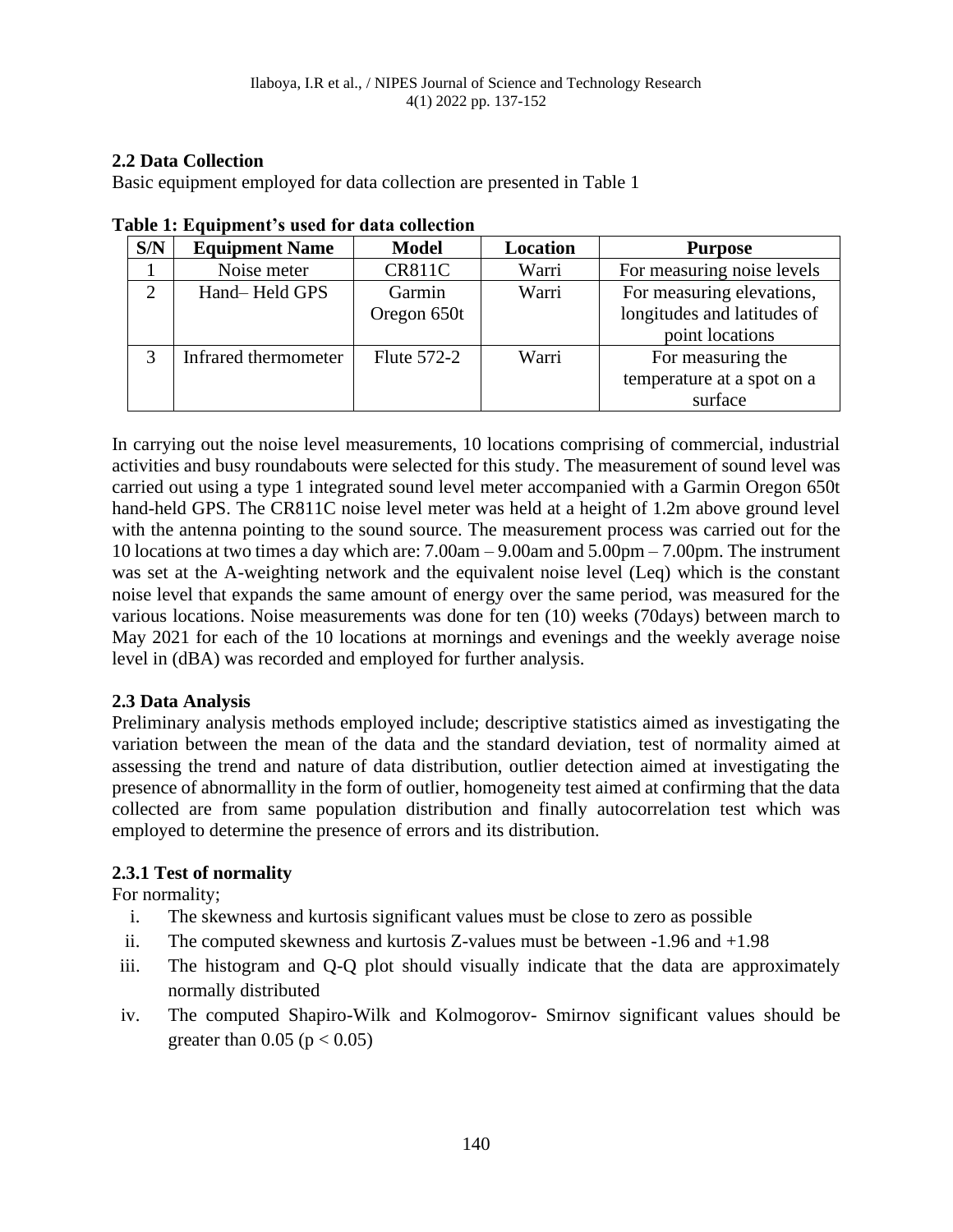# **2.3.2 Outlier detection test result**

For outlier detection analysis, the labelling rule method which utilizes the 25th percentile (lower bound) and the 75th percentile (upper bound). was employed. The underlying mathematics of the labelling rule method is presented as follows [9].

*Lower Bound Q<sub>1</sub> -*  $(2.2' (Q_3 - Q_1))$ (1) *Upper Bound Q*<sub>3</sub> +  $(2.2'$  (*Q*<sub>3</sub> - *Q*<sub>1</sub>) (2)

At 0.05 degree of freedom, any data lower than  $Q_1$  or greater than  $Q_3$  was considered an outlier and was removed before further analysis.

# **2.3.3 Autocorrelation Test**

To investigate the presence of temporal variation in the noise level data and possibly check for the occurence of trend, the autocorrelation plots and autocorrelation function were generated from the correlogram of noise level data using EViews 9.0 [10].

# **2.3.4 Homogeneity test**

Homogeneity test was done to ascertain the fact that the dependent variables; noise level data are from the same population distribution. The underlying statistics of homogeneity was formulated as follows [11].

H0: Data are statistically homogeneous

H1: Data are not homogeneous

The null and alternate hypothesis were tested at 90%, 95% and 99% confidence interval that is 0.1, 0.05 and 0.01 degree of freedom

# **2.3.5 Multivariate analysis of vehicular noise pollution data**

To study the variation in the concentration of vehicular noise pollution occasioned by temporal variability (time of measurement), multivariate analysis of variance (MANOVA) was employed. Analysis of temporal variability is needed to ascertain if the difference in concentration of vehicular noise pollution measured at the early hours of the morning and that measured at peak hour of evening is significant. To employ MANOVA, its suitability was first ascertained using the degree of multivariate alliance associated with the data. Multivariate alliance was calculated through a measure known as the Mahalanobis constant. If the maximum calculated value of the Mahalanobis constant is less than the critical value, then the assumption of multivariate outliers has not been violated. Therefore, if multivariate outliers have not been violated, then we can investigate the concept of temporal variability using multivariate analysis of variance (MANOVA) [9]. To justify the presence of temporal variability and account for the percentage variability multivariate test statistics based on Pillai's Trace approach was employed.

# **2.3.7 Confirmatory Factor Analysis (CFA)**

Confirmatory factor analysis (CFA) is a multivariate statistical procedure that is used to test how well the measured variables represent the number of constructs. Confirmatory factor analysis (CFA) and exploratory factor analysis (EFA) are similar techniques. In exploratory factor analysis (EFA), data is simply explored and provides information about the numbers of factors required to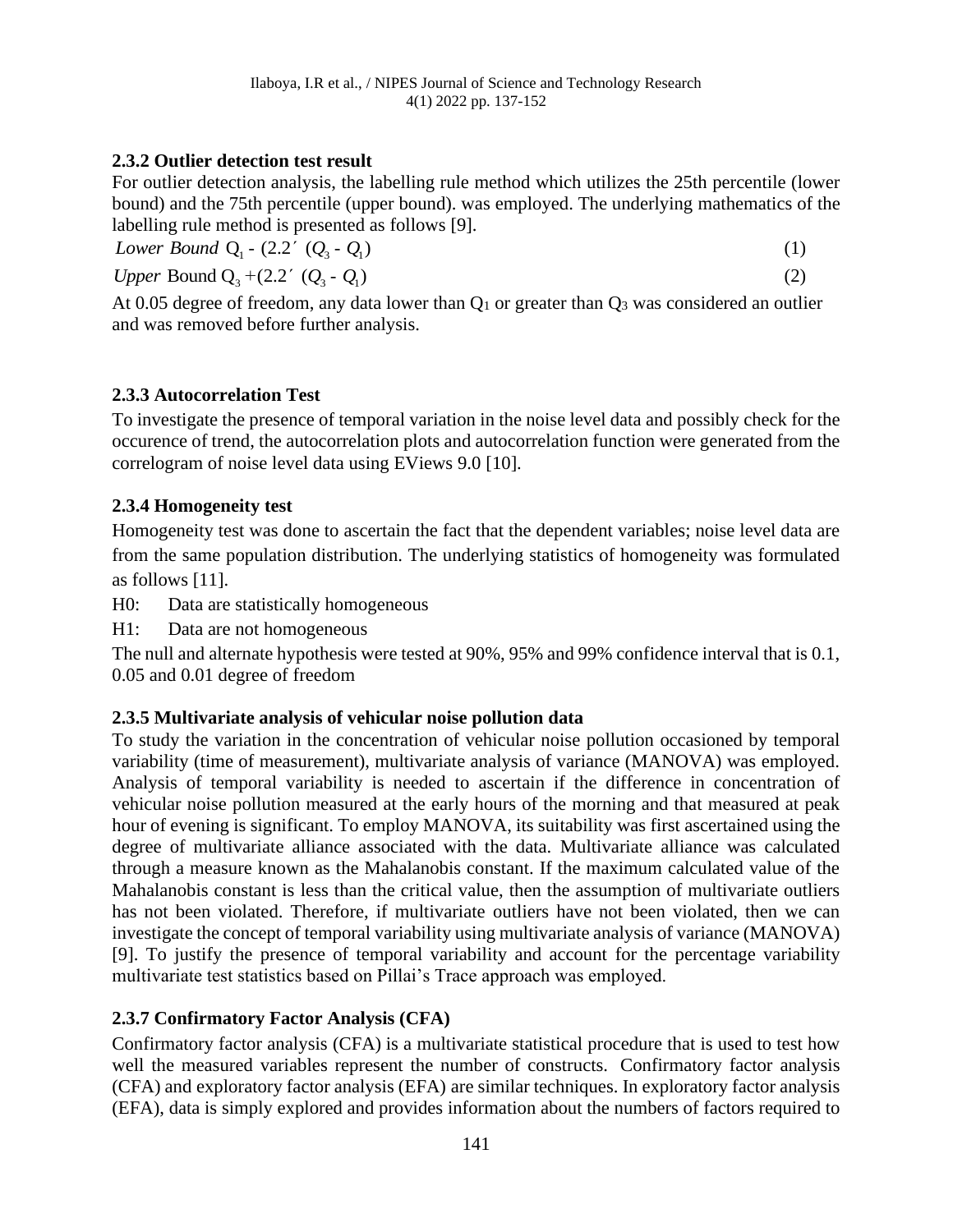represent the data while confirmatory factor analysis (CFA) technique is used to confirm the factors and validate the model. The purpose of CFA is twofold: to confirm a hypothesized factor structure, and as a validity procedure in the measurement of model. The model fit in CFA was conducted using the maximum likelihood prediction methodology which is dependent on the multivariate normality that reproduces the correct measure of associations among the latent variables [11]. CFA Analysis Flowchart adopted for this study is presented in Figure 2.



**Figure 2: CFA Analysis Flowchart (Source: Alaloul** *et al***., 2020)**

# **3.0 Results and Discussion**

The descriptive statistics of the mean vehicular noise pollution data is presented in Tables 2 and 3 representing data for morning and evening respectively.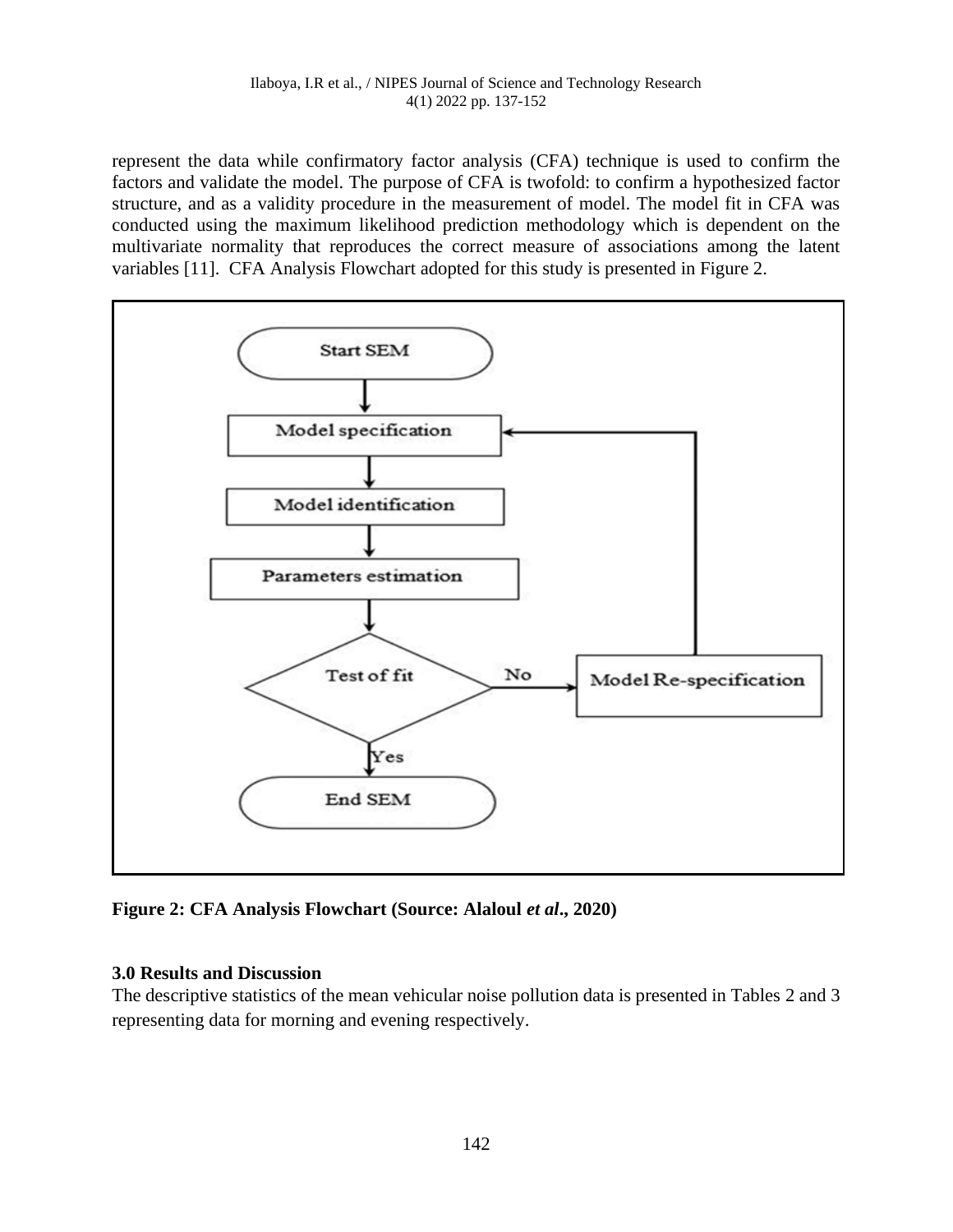# **Table 2: Descriptive statistics of mean vehicular noise data (Morning)**

|                    | Ν               | Range     | Minimum   | Maximum   |           | Mean       | Std. Deviation | Variance  |           | <b>Skewness</b> |           | Kurtosis   |
|--------------------|-----------------|-----------|-----------|-----------|-----------|------------|----------------|-----------|-----------|-----------------|-----------|------------|
|                    | Statistic       | Statistic | Statistic | Statistic | Statistic | Std. Error | Statistic      | Statistic | Statistic | Std. Error      | Statistic | Std. Error |
| <b>MON</b>         | 10              | 23        | 67        | 90        | 81.40     | 2.441      | 7.720          | 59.600    | $-.789$   | .687            | $-0.606$  | 1.334      |
| <b>TUE</b>         | 10              | 20        | 69        | 89        | 77.60     | 2.061      | 6.518          | 42.489    | .111      | .687            | $-530$    | 1.334      |
| <b>WED</b>         | 10              | 17        | 70        | 87        | 80.50     | 1.727      | 5.462          | 29.833    | $-.841$   | .687            | $-233$    | 1.334      |
| <b>THUR</b>        | 10              | 15        | 71        | 86        | 79.20     | .806       | 5.712          | 32.622    | $-.201$   | .687            | $-1.778$  | 1.334      |
| FRI                | 10              | 11        | 75        | 86        | 78.90     | .260       | 3.985          | 15.878    | 1.040     | .687            | $-464$    | 1.334      |
| SAT                | 10              | 21        | 69        | 90        | 81.20     | 2.356      | 7.451          | 55.511    | $-793$    | .687            | $-446$    | 1.334      |
| SUN                | 10              | 30        | 59        | 89        | 71.20     | 3.309      | 10.465         | 109.511   | .352      | .687            | $-1.198$  | 1.334      |
| Valid N (listwise) | 10 <sub>1</sub> |           |           |           |           |            |                |           |           |                 |           |            |

# **Table 3: Descriptive statistics of mean vehicular noise data (Evening)**

|                    | Ν         | Range     | Minimum   | <b>Maximum</b> |           | Mean       | Std. Deviation |           | Skewness   | Kurtosis  |            |
|--------------------|-----------|-----------|-----------|----------------|-----------|------------|----------------|-----------|------------|-----------|------------|
|                    | Statistic | Statistic | Statistic | Statistic      | Statistic | Std. Error |                | Statistic | Std. Error | Statistic | Std. Error |
| MON                | 10        | 26        | 61        | 87             | 77.30     | 2.829      | 8.945          | $-.888.$  | .687       | $-.471$   | 1.334      |
| <b>TUE</b>         | 10        | 36        | 51        | 87             | 74.00     | 3.550      | 11.225         | $-1.070$  | .687       | .680      | 1.334      |
| WED                | 10        | 36        | 50        | 86             | 72.30     | 3.736      | 11.814         | $-996$    | .687       | $-369$    | 1.334      |
| <b>THUR</b>        | 10        | 33        | 50        | 83             | 72.10     | 3.653      | 11.551         | $-1.146$  | .687       | .017      | 1.334      |
| FRI                | 10        | 35        | 50        | 85             | 72.00     | 3.899      | 12.329         | $-1.155$  | .687       | .151      | 1.334      |
| SAT                | 10        | 28        | 57        | 85             | 75.10     | 3.513      | 11.110         | $-0.812$  | .687       | $-1.175$  | 1.334      |
| SUN                | 10        | 25        | 57        | 82             | 72.20     | 2.485      | 7.857          | $-600$    | .687       | $-180$    | 1.334      |
| Valid N (listwise) | 10        |           |           |                |           |            |                |           |            |           |            |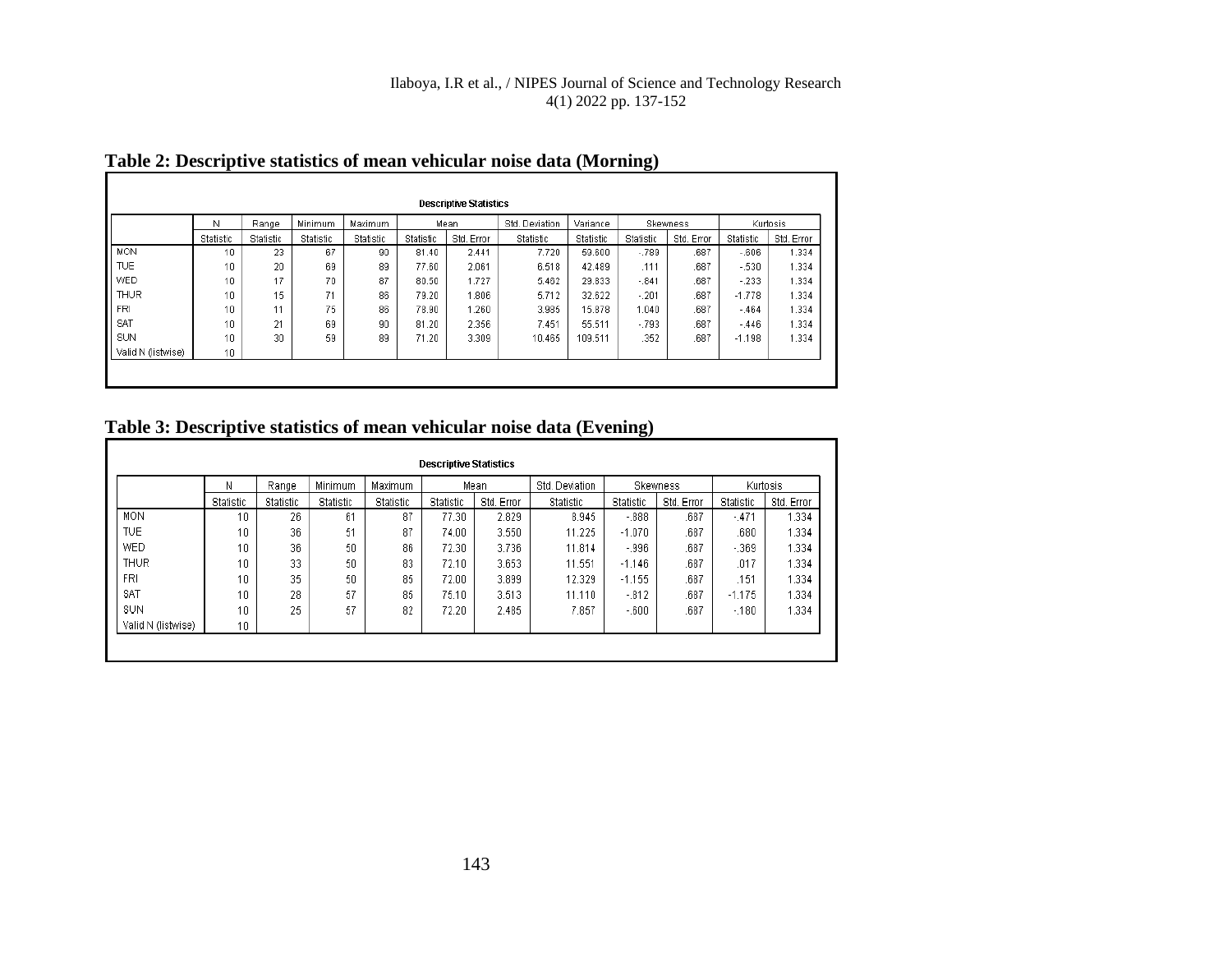From the result of Table 2 and 3, it was observed that the noise level within the study area ranges from 67-90 dBA on Monday morning and 61-87 dBA on Monday evening. For Tuesday the noise level was between 69-89 dBA in the morning and 51-87 dBA in the evening. For Wednesday, the noise level was observed to be between 70-87 dBA in the morning and 50-87 dBA in the evening. For Thursday, the noise level was observed to be between 71-86 dBA in the morning and 50-83 dBA in the evening. For Friday, the noise level was observed to be between 75-86 dBA in the morning and 50-85 dBA in the evening. For Saturday, the noise level was observed to be between 69-90 dBA in the morning and 57-85 dBA in the evening. Finally, on Sunday, the noise level was observed to be between 59-89 dBA in the morning and 57-82 dBA in the evening. The variation in the noise level may be attributed to temporal variability occasioned by time of measurement.

A further assessment of the influence of temporal variability was done using the difference in the mean  $\pm$  standard deviation. Using the noise pollution data for Monday, the observable mean  $\pm$ standard deviation for morning and evening session was  $(81.40\pm7.720)$  and  $(77.30\pm8.945)$ . Using the noise pollution data for Tuesday, the observable mean  $\pm$  standard deviation for morning and evening session was  $(77.60\pm6.518)$  and  $(74.00\pm11.225)$ . Using the noise pollution data for Wednesday, the observable mean  $\pm$  standard deviation for morning and evening session was  $(80.50\pm5.462)$  and  $(72.30\pm11.814)$ . Using the noise pollution data for Thursday, the observable mean  $\pm$  standard deviation for morning and evening session was (79.20 $\pm$ 5.712) and  $(72.10\pm11.551)$ . Using the noise pollution data for Friday, the observable mean  $\pm$  standard deviation for morning and evening session was  $(78.90\pm 3.985)$  and  $(72.00\pm 12.329)$ . Using the noise pollution data for Saturday, the observable mean  $\pm$  standard deviation for morning and evening session was  $(81.20 \pm 7.451)$  and  $(75.10 \pm 11.110)$ . Using the noise pollution data for Sunday, the observable mean  $\pm$  standard deviation for morning and evening session was (71.20 $\pm$ 10.465) and  $(72.20\pm7.857)$ . Again, based on the difference in the mean  $\pm$  standard deviation of the noise level data, we concluded that; there exist the presence of temporal variability occasioned by time of measurement.

Using the ratio of standard deviation to mean, coefficient of variability (CV) was calculated in other to evaluate the variation of noise level for both morning and evening season. The computed CV for both morning and evening on Monday was observed to be (0.0948 and 0.1157). The computed CV for both morning and evening on Tuesday was observed to be (0.0840 and 0.1517). The computed CV for both morning and evening on Wednesday was observed to be (0.0679 and 0.1634). The computed CV for both morning and evening on Thursday was observed to be (0.0721 and 0.1602). The computed CV for both morning and evening on Friday was observed to be (0.0505 and 0.1712). The computed CV for both morning and evening on Saturday was observed to be (0.0918 and 0.1479). The computed CV for both morning and evening on Sunday was observed to be (0.14698 and 0.10882). The observed difference in the computed coefficient of variation accounted for the influence of temporal variability on the noise level within the study area.

The computed statistics based on Shapiro-Wilk and Kolmogorov- Smirnov significant values is presented in Tables 4 and 5 representing morning and evening respectively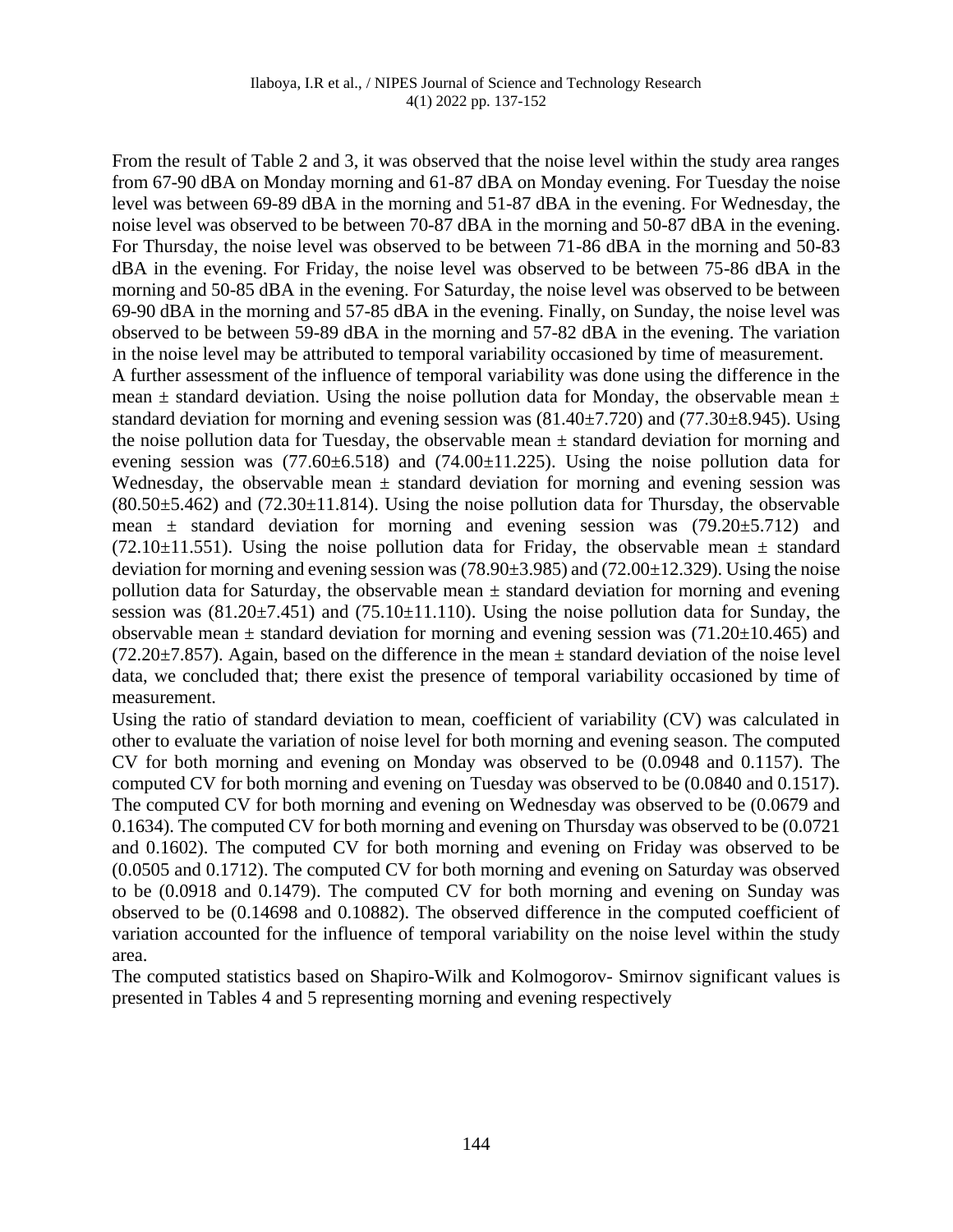|             | <b>Tests of Normality</b>             |                                 |       |              |    |      |  |  |  |  |
|-------------|---------------------------------------|---------------------------------|-------|--------------|----|------|--|--|--|--|
|             |                                       | Kolmogorov-Smirnov <sup>e</sup> |       | Shapiro-Wilk |    |      |  |  |  |  |
|             | Statistic                             | df                              | Sig.  | Statistic    | df | Sig. |  |  |  |  |
| <b>MON</b>  | .224                                  | 10                              | .167  | .897         | 10 | .204 |  |  |  |  |
| <b>TUE</b>  | .156                                  | 10                              | .200' | .935         | 10 | .499 |  |  |  |  |
| <b>WED</b>  | .236                                  | 10                              | .120  | .906         | 10 | .253 |  |  |  |  |
| <b>THUR</b> | .219                                  | 10                              | .192  | .891         | 10 | .173 |  |  |  |  |
| <b>FRI</b>  | .289                                  | 10                              | .017  | .823         | 10 | .027 |  |  |  |  |
| <b>SAT</b>  | .195                                  | 10                              | .200' | .885         | 10 | .148 |  |  |  |  |
| SUN         | .200                                  | 10                              | .200' | .901         | 10 | .223 |  |  |  |  |
|             | a. Lilliefors Significance Correction |                                 |       |              |    |      |  |  |  |  |
|             |                                       |                                 |       |              |    |      |  |  |  |  |

#### **Table 4: Normality test of noise pollution data (Morning)**

\*. This is a lower bound of the true significance.

|  |  |  | Table 5: Normality test of noise pollution data (Evening) |
|--|--|--|-----------------------------------------------------------|

|                                                   |                                                    | Kolmogorov-Smirnov <sup>e</sup> |       | Shapiro-Wilk |     |      |  |  |  |
|---------------------------------------------------|----------------------------------------------------|---------------------------------|-------|--------------|-----|------|--|--|--|
|                                                   | Statistic                                          | df                              | Sig.  | Statistic    | df  | Sig. |  |  |  |
| <b>MON</b>                                        | .275                                               | 10                              | .030  | .884         | 10  | .146 |  |  |  |
| <b>TUE</b>                                        | .205                                               | 10                              | .200' | .911         | 10  | .286 |  |  |  |
| WED.                                              | .323                                               | 10                              | .004  | .828         | 10. | .032 |  |  |  |
| THUR                                              | .264                                               | 10                              | .046  | .833         | 10  | .037 |  |  |  |
| FRI                                               | .215                                               | 10                              | .200' | .830         | 10  | .034 |  |  |  |
| SAT                                               | .270                                               | 10                              | .037  | .819         | 10  | .025 |  |  |  |
| SUN<br>.200'<br>.170<br>10.<br>.942<br>.578<br>10 |                                                    |                                 |       |              |     |      |  |  |  |
| a. Lilliefors Significance Correction             |                                                    |                                 |       |              |     |      |  |  |  |
|                                                   | *. This is a lower bound of the true significance. |                                 |       |              |     |      |  |  |  |

Since the calculated p-value based on Kolmogorov- Smirnov and Shapiro-Wilk test for noise level data collected during most time of the day had calculated p-value greater then 0.05, it was concluded that the noise level data did not follow the bell shape configuration reminiscence of the popular normal distribution curve. Hence, the data are not normally distributed.

For outlier detection analysis, the upper bound and lower bound statistics were calculated and result obtained is presented in Table 6 .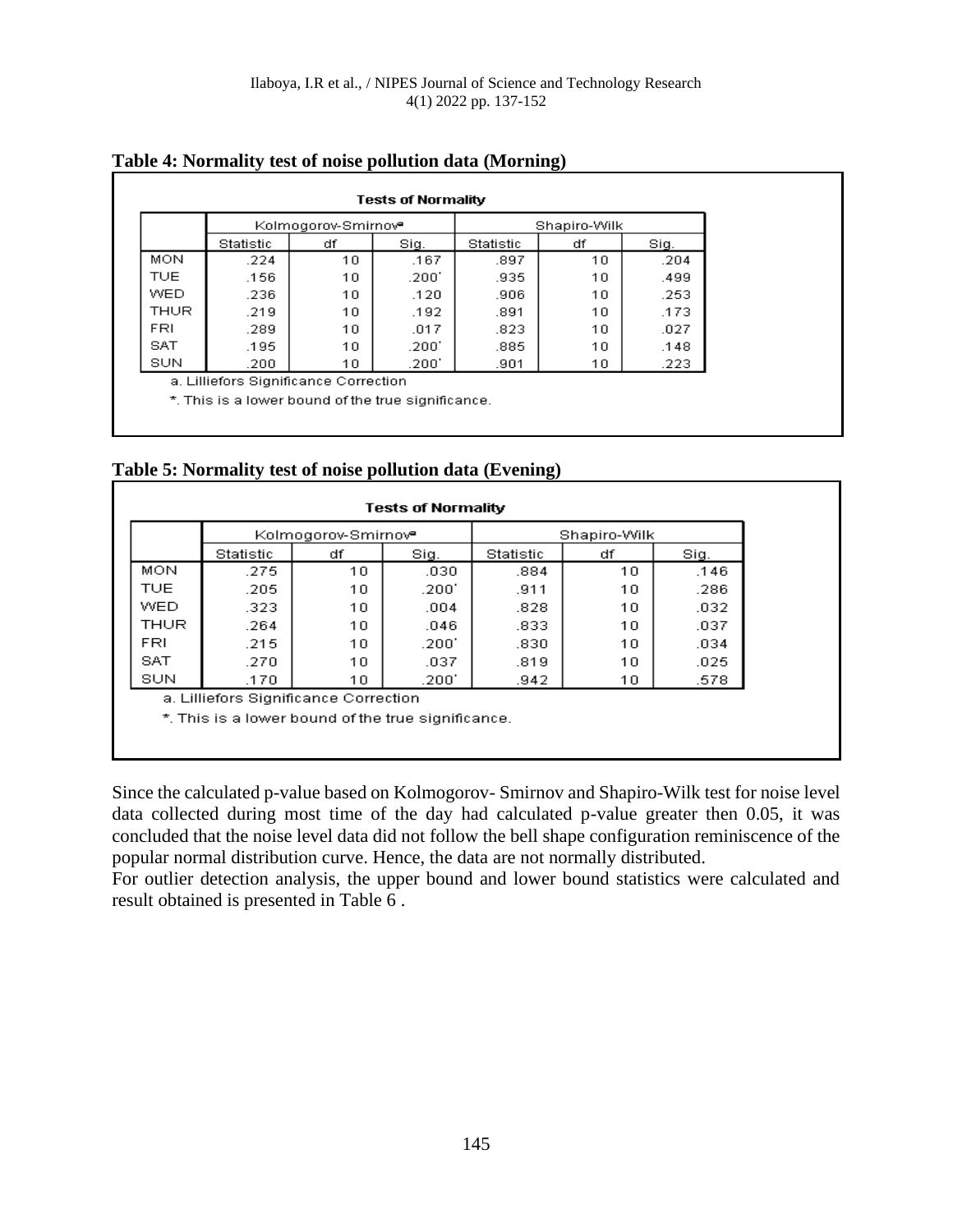| <b>Time</b> | <b>Computed percentile</b> | Lower and upper bound           | <b>Computed lower and</b> | <b>Extreme value</b> |
|-------------|----------------------------|---------------------------------|---------------------------|----------------------|
|             |                            | statistics                      | upper bound               | statistics           |
| Week 1      | $25th = 73.25$             | $73.25 - (2.2 (86.75 - 73.25))$ | Lower Bound = $43.55$     | Lowest value $= 61$  |
|             | $75th = 86.75$             | $86.75 + (2.2 (86.75 - 73.25))$ | Upper Bound $= 112.05$    | Highest value $= 90$ |
| Week 2      | $25th = 70.25$             | $70.25 - (2.2 (80.75 - 70.25))$ | Lower Bound = $47.15$     | Lowest value $= 51$  |
|             | $75th = 80.75$             | $80.75 + (2.2 (80.75 - 70.25))$ | Upper Bound = $103.85$    | Highest value $= 89$ |
| Week 3      | $25th = 75.00$             | $75.00 - (2.2 (83.50 - 75.00))$ | Lower Bound = $56.30$     | Lowest value $= 57$  |
|             | $75th = 83.50$             | $83.50 + (2.2 (83.50 - 75.00))$ | Upper Bound = $102.20$    | Highest value $= 87$ |
| Week 4      | $25th = 71.50$             | $71.50 - (2.2 (82.50 - 71.50))$ | Lower Bound = $47.30$     | Lowest value $= 50$  |
|             | $75th = 82.50$             | $82.50 + (2.2 (82.50 - 71.50))$ | Upper Bound = $106.70$    | Highest value $= 86$ |
| Week 5      | $25th = 74.25$             | $74.25 - (2.2 (81.00 - 74.25))$ | Lower Bound $=$ 59.40     | Lowest value $= 60$  |
|             | $75th = 81.00$             | $81.00 + (2.2 (81.00 - 74.25))$ | Upper Bound = $95.85$     | Highest value $= 86$ |
| Week 6      | $25th = 70.00$             | $70.00 - (2.2 (84.75 - 70.00))$ | Lower Bound = $37.55$     | Lowest value $= 57$  |
|             | $75th = 84.75$             | $84.75 + (2.2 (84.75 - 70.00))$ | Upper Bound $= 117.2$     | Highest value $= 90$ |
| Week 7      | $25th = 66.00$             | $66.00 - (2.2 (80.00-66.00))$   | Lower Bound = $29.20$     | Lowest value $= 57$  |
|             | $75th = 80.00$             | $80.00 + (2.2 (80.00-66.00))$   | Upper Bound $= 110.80$    | Highest value $= 89$ |

**Table 6: Calculated upper and lower bound statistics**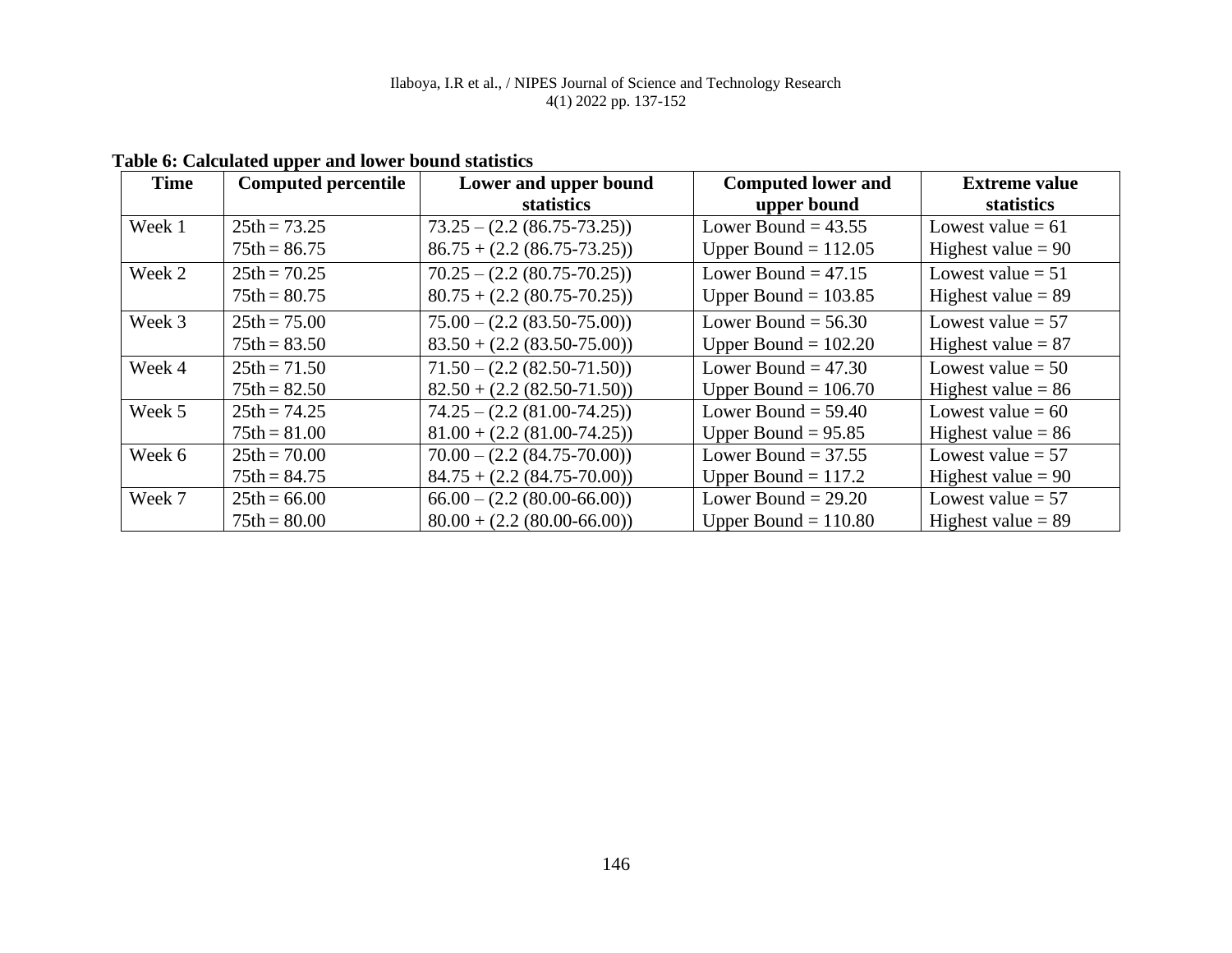Using the extreme value statistics, the lowest noise level data were observed to be 62, 53, 58, 52, 62, 58, and 58 representing week 1, 2, 3, 4, 5, 6 and 7. While the highest noise level data are; 89, 88, 85, 85, 85, 88 and 87 also representing the maximum noise level for week 1, 2, 3, 4, 5, 6 and 7. Based on the results of Table 6, it was concluded that the data used are devoid of possible outliers since no value is lower than the calculated lower bound or higher than the calculated upper bound. To validate the presence of temporal variation in the data and possibly check for the occurence of trend, the autocorrelation plots and autocorrelation function were generated from the correlogram of noise level data using EViews 9.0. Results of the autocorrelation plot of the noise level data is presented in Figures 3 and 4 respectively representing morning and evening

| Correlogram of MON                                                     |                            |                                                                                                                                                                                                                              |                                                 |                                                                                                                      |                                                                                                          |  |  |  |
|------------------------------------------------------------------------|----------------------------|------------------------------------------------------------------------------------------------------------------------------------------------------------------------------------------------------------------------------|-------------------------------------------------|----------------------------------------------------------------------------------------------------------------------|----------------------------------------------------------------------------------------------------------|--|--|--|
| Date: 01/09/21 Time: 21:39<br>Sample: 120<br>Included observations: 20 |                            |                                                                                                                                                                                                                              |                                                 |                                                                                                                      |                                                                                                          |  |  |  |
| Autocorrelation                                                        | <b>Partial Correlation</b> | AC.                                                                                                                                                                                                                          | <b>PAC</b>                                      | Q-Stat                                                                                                               | Prob                                                                                                     |  |  |  |
|                                                                        |                            | $-0.080 - 0.080$<br>0.162<br>2<br>0.150<br>з<br>4 -0.247 -0.262<br>5 -0.084 -0.199<br>$-0.172 - 0.145$<br>6.<br>7<br>$-0.002$<br>8<br>$0.002 - 0.066$<br>9<br>0.361<br>10<br>$-0.135 - 0.099$<br>11<br>$0.051 - 0.104$<br>12 | 0.156<br>0.179<br>0.045 0.188<br>0.090<br>0.251 | 0.1468<br>0.7853<br>1.3699<br>3.0484<br>3.2554<br>4.1865<br>4.2565<br>4.2565<br>4.2567<br>9.9870<br>10.873<br>11.017 | 0.702<br>0.675<br>0.713<br>0.550<br>0.661<br>0.651<br>0.750<br>0.833<br>0.894<br>0.442<br>0.454<br>0.527 |  |  |  |

**Figure 3: Autocorrelation test of noise level data (Morning)**

| <b>Correlogram of WED</b>                                              |                                                     |                                                       |                                                                                                                                                 |                                                                                                                                       |                                                                                                          |  |  |  |  |
|------------------------------------------------------------------------|-----------------------------------------------------|-------------------------------------------------------|-------------------------------------------------------------------------------------------------------------------------------------------------|---------------------------------------------------------------------------------------------------------------------------------------|----------------------------------------------------------------------------------------------------------|--|--|--|--|
| Date: 01/09/21 Time: 21:45<br>Sample: 120<br>Included observations: 20 |                                                     |                                                       |                                                                                                                                                 |                                                                                                                                       |                                                                                                          |  |  |  |  |
| <b>Partial Correlation</b><br>Autocorrelation                          |                                                     | AC-                                                   | <b>PAC</b>                                                                                                                                      | Q-Stat                                                                                                                                | Prob                                                                                                     |  |  |  |  |
|                                                                        | 2<br>э<br>4<br>5.<br>6<br>7<br>8<br>9.<br>10.<br>11 | 0.249<br>0.297<br>0.009<br>0.041<br>0.183<br>$-0.057$ | $-0.002 - 0.002$<br>0.249<br>0.318<br>-0.189 -0.268<br>$0.061 - 0.136$<br>-0.131 -0.124<br>0.206<br>0.132<br>$-0.132 - 0.157$<br>0.015<br>0.007 | 0.0001<br>1.5193<br>3.8012<br>4.7788<br>4.8881<br>5.4239<br>5.4269<br>5.4898<br>6.1846<br>7.6657<br>7.8272<br>12 -0.064 -0.042 8.0496 | 0.991<br>0.468<br>0.284<br>0.311<br>0.430<br>0.491<br>0.608<br>0.704<br>0.721<br>0.661<br>0.729<br>0.781 |  |  |  |  |

**Figure 4: Autocorrelation test of noise level data (Evening)**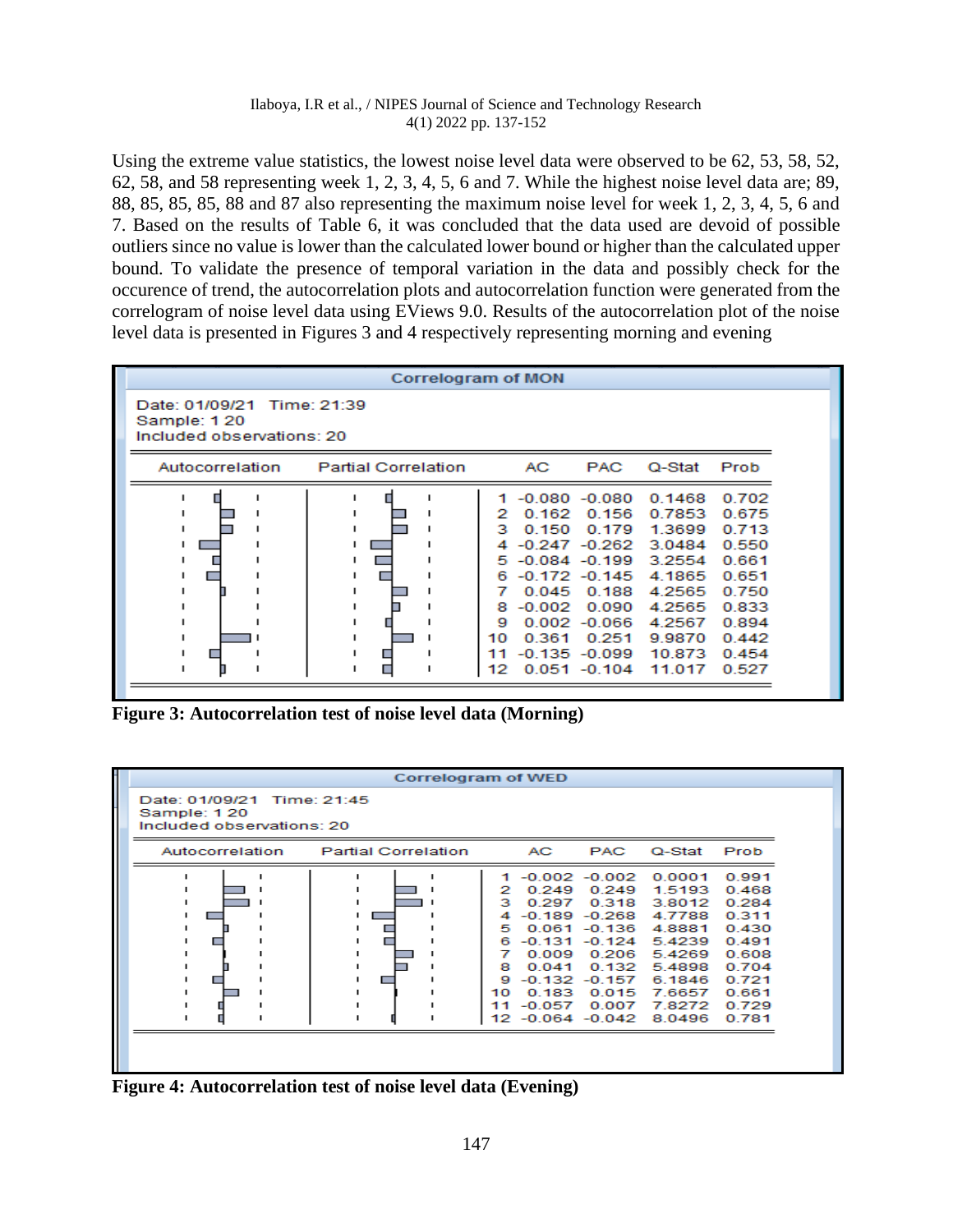Autocorrelation plot and the partial autocorrekation plot indicate the presence of temporal variation in the data. seasonality occurs when the data points are scattered on both sides of the line as observed in Figures 3 and 4. If the values of the computed autocorrelation function (AC) decreases or fluctuates steadily from top to bottom and tend towards zero, then you can conclude that trend exist in the data otherwise you declear that no observable trend exist in the data. From the results of Figures 3 and 4, it was observed that the calculated autocorrelation functions fluctuates steadily from top to bottom. Hence it was concluded that there exist the presence of trend and variability in the noise level data.

For homogeneity of the noise level data, the null and alternate hypothesis was tested at 90%, 95% and 99% confidence interval that is 0.1, 0.05 and 0.01 degree of freedom and result obtained is presented in Figures 5 and 6 representing measured noise level in the morning and evening respectively.



**Figure 5: Homogeneity test of noise level data (Morning)**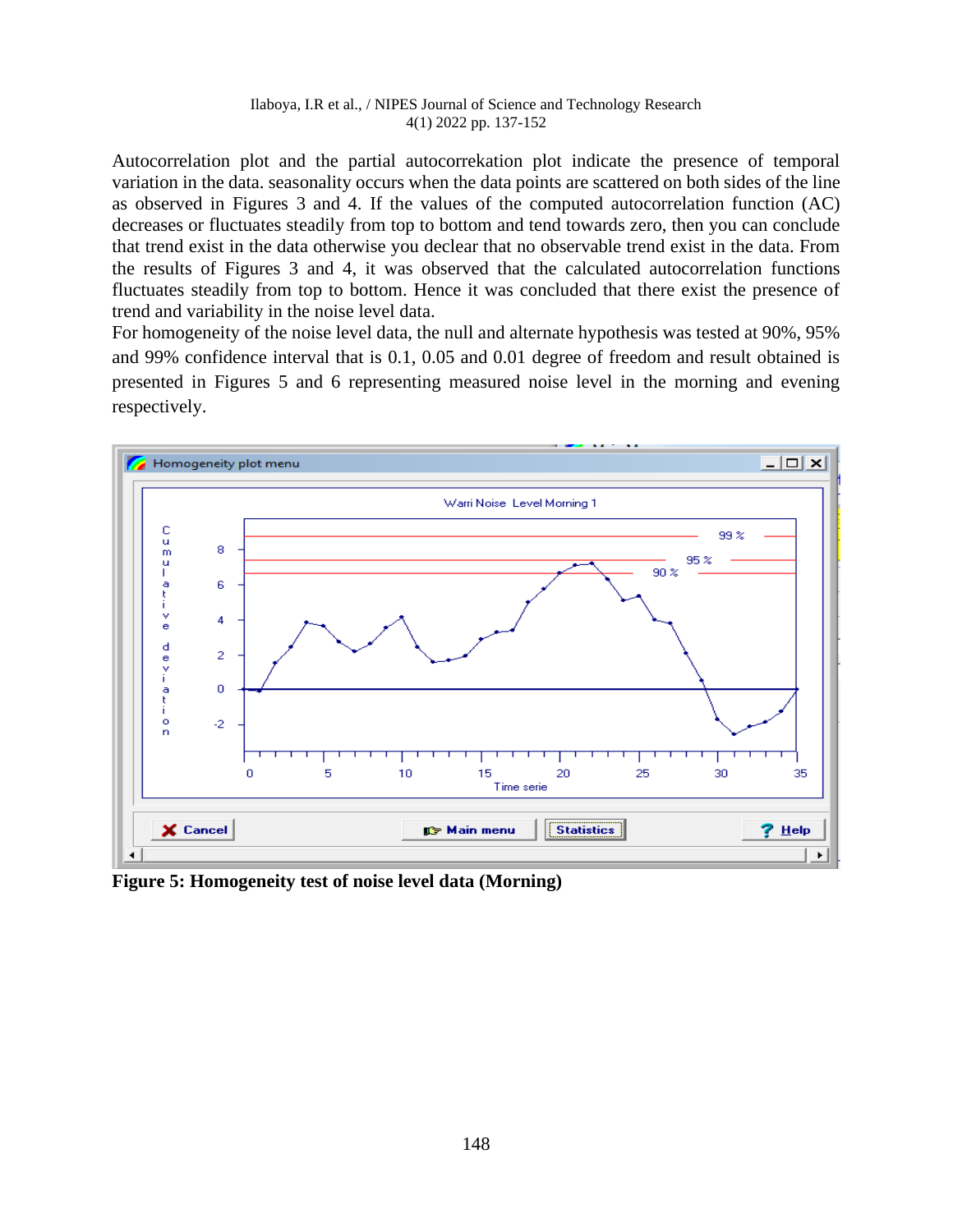

**Figure 6: Homogeneity test of noise level data (Evening)**

From the result of Figures 5 and 6, it was observed that the noise level data fluctuates around the zero-center line of the residual mass curve an indication that the data are statistically homogeneous. In multivariate analysis of variance, we set out to test the null hypothesis that observed covariance matrix of all the dependent variables (noise level data) are equal across group (morning and evening) that is; there is no variation in the measured noise level as a function of time. If the calculated p-value is less than  $0.05$  ( $p < 0.05$ ) we reject the null hypothesis and conclude that the assumption of equal covariance matrices across group has not been satisfied; an indication that temporal variability exists among the group. The multivariate test statistics computed to study the effect of temporal variability is presented in Table 7.

| Effect                          |                          | Value   |                       | Hypothesis df | Error df | Sig. | Partial Eta<br>Squared | Noncent.<br>Parameter | Observed<br>Power <sup>b</sup> |
|---------------------------------|--------------------------|---------|-----------------------|---------------|----------|------|------------------------|-----------------------|--------------------------------|
| Intercept                       | Pillai's Trace           | .991    | .996E2 <sup>*</sup>   | 7.000         | 12.000   | .000 | .991                   | 1397.192              | 0.000                          |
|                                 | Wilks' Lambda            | .009    | .996E2 <sup>*</sup>   | 7.000         | 12.000   | .000 | .991                   | 1397.192              | 1.000                          |
|                                 | Hotelling's Trace        | 116.433 | .996E2ª               | 7.000         | 12.000   | .000 | .991                   | 1397.192              | 1.000                          |
|                                 | Roy's Largest Root       | 116.433 | $.996E2$ <sup>2</sup> | 7.000         | 12.000   | .000 | .991                   | 1397.192              | 1.000                          |
| Group                           | Pillai's Trace           | .379    | $1.048^{\circ}$       | 7.000         | 12.000   | .449 | .379                   | 7.333                 | .280                           |
|                                 | Wilks' Lambda            | .621    | $1.048$ <sup>2</sup>  | 7.000         | 12.000   | .449 | .379                   | 7.333                 | .280                           |
|                                 | <b>Hotelling's Trace</b> | .611    | $1.048$ <sup>2</sup>  | 7.000         | 12.000   | .449 | .379                   | 7.333                 | .280                           |
|                                 | Roy's Largest Root       | .611    | l.048ª                | 7.000         | 12.000   | .449 | .379                   | 7.333                 | .280                           |
| a. Exact statistic              |                          |         |                       |               |          |      |                        |                       |                                |
| b. Computed using alpha = $.05$ |                          |         |                       |               |          |      |                        |                       |                                |

**Table 7: Result of multivariate statistics**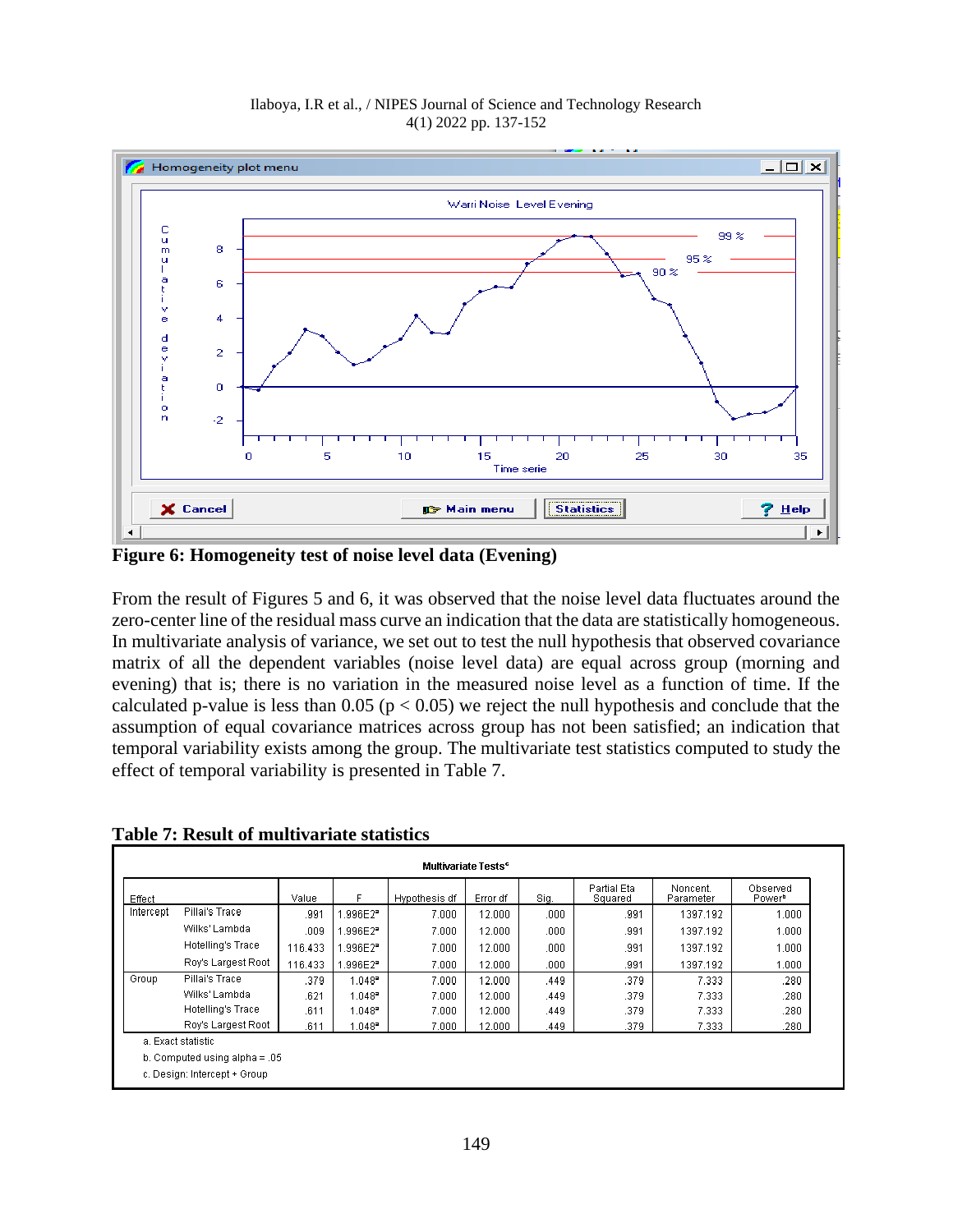From the result of Table 7, it was observed that the computed significant value (p-value) based on Roy's largest root, Wilk's Lambda, Hotelling's Trace and the Pillai's Trace were less than 0.05 (p  $= 0.00$ ) hence, the null hypothesis that the noise level data are the same for the two groups (morning and evening) was rejected and it was concluded that temporal variability actually exist. To calculate the percent variability that is accounted for due to temporal variation, the partial Eta squared value of the Pillai's trace was employed. From the result of Table 3.5, the calculated partial Eta squared of the Pillai's trace was observed to be 0.379 which indicates 37.90% variability among the dependent variables occasioned by change in the period of measurement.

Multivariate analysis of variance was employed to establish that; there is about 37.90% variation between the noise level data recorded in the morning and the one recorded in the evening. To ascertain that this observable difference is statistically significant, confirmatory factor analysis using maximum likelihood estimation of the structural equation modelling was done. The part diagram for the structural equation modelling is presented in Figure 7.



**Figure 7: SEM path diagram for noise level analysis**

From the estimates, it was observed that the correlation between noise level data in the morning and evening is 0.92. The high correlation coefficient allows for the estimation of the model fit statistics. To evaluate the adequacy of the model in explaining the validity of the outcome of MANOVA, model-fit statistics adopted from the works of previous researchers presented in Table 8 was employed.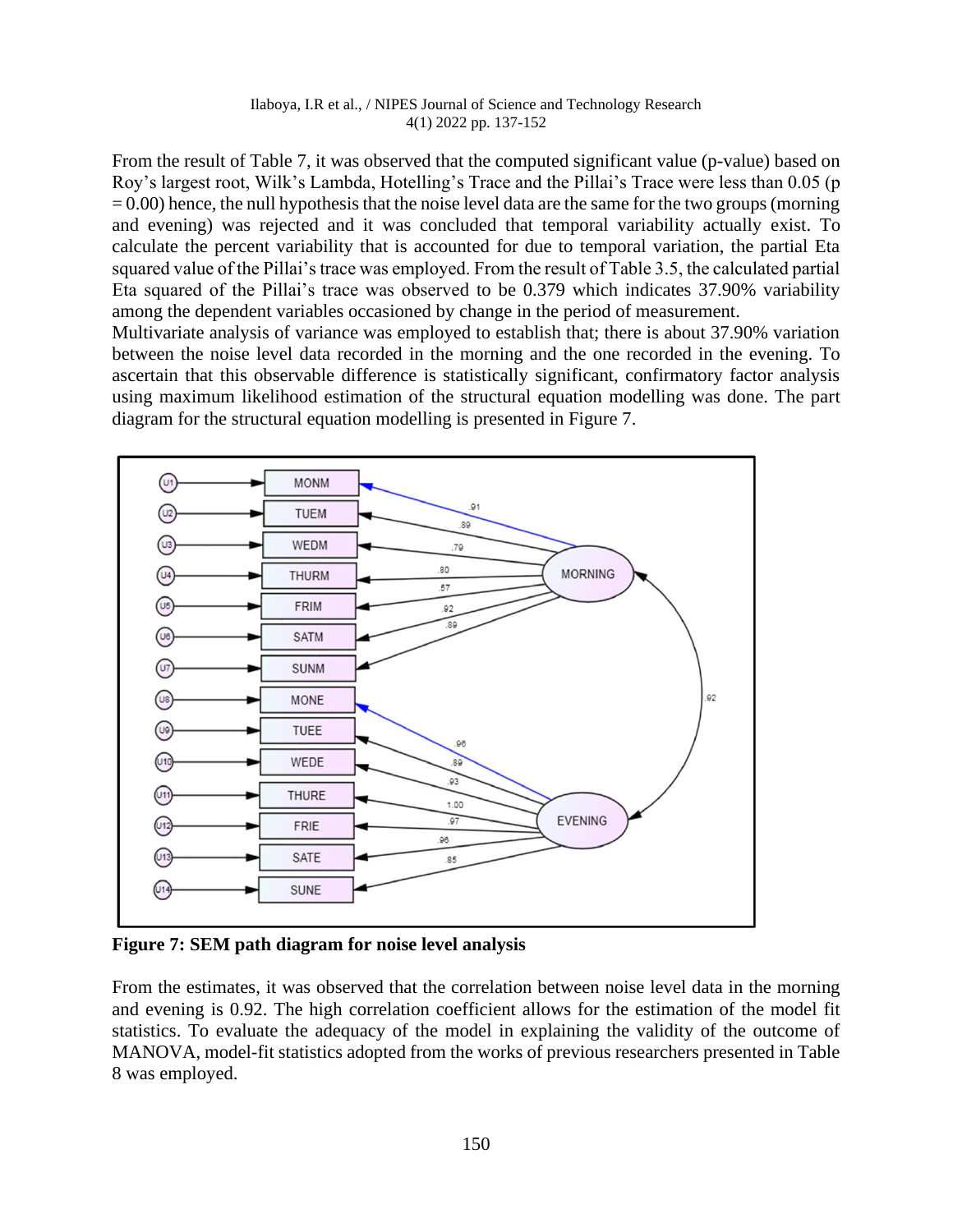| S/n            | <b>Fit statistics</b>                        | <b>Recommended</b>                  |  |  |  |  |
|----------------|----------------------------------------------|-------------------------------------|--|--|--|--|
| 1              | CMIN (Minimum discrepancy function)          |                                     |  |  |  |  |
| 2              | DF (Degree of freedom)                       |                                     |  |  |  |  |
| 3              | <b>CMIN Significance</b> (Model probability) | $p \lt 0.05$                        |  |  |  |  |
|                | value)                                       |                                     |  |  |  |  |
| $\overline{4}$ | <b>CMIN/DF</b>                               | $< 5.0$ (Bentler and Bonnett, 1980) |  |  |  |  |
| $\overline{5}$ | GFI (Goodness of Fit Index)                  | $> 0.80$ (Joreskog & Sorbom, 1981)  |  |  |  |  |
| 6              | AGFI (Adjusted Goodness of Fit Index)        | $> 0.80$ (Joreskog & Sorbom, 1981)  |  |  |  |  |
| $\overline{7}$ | NFI (Normal Fit Index)                       | $> 0.90$ (Bentler and Bonnet 1980)  |  |  |  |  |
| 8              | RFI (Relative Fit Index)                     | $> 0.90$ (Bollen, 1986)             |  |  |  |  |
| 9              | CFI (Comparative Fit Index)                  | $> 0.90$ (Hu and Bentler 1999)      |  |  |  |  |
| 10             | TLI (Tucker-Lewis Index)                     | $> 0.90$ (Tucker and Lewis, 1973)   |  |  |  |  |
| 11             | RMSEA (Root-mean-square error of             | $< 0.06$ (Browne and Cudeck, 1993)  |  |  |  |  |
|                | approximation                                |                                     |  |  |  |  |

**Table 8: Fit statistics of model measurement** 

Using the recommended fit statistics of model measurement, the overall result of the model was generated and presented in Table 9.

| S/n            | <b>Fit statistics</b>            | <b>Recommended</b>                | <b>Obtained</b> |
|----------------|----------------------------------|-----------------------------------|-----------------|
|                | <b>CMIN</b> (Minimum discrepancy |                                   | 25.284          |
|                | function)                        |                                   |                 |
| 2              | DF (Degree of freedom)           |                                   | 12              |
| 3              | <b>CMIN Significance (Model)</b> | $p \lt 0.05$                      | 0.014           |
|                | probability value)               |                                   |                 |
| $\overline{4}$ | <b>CMIN/DF</b>                   | $< 5.0$ (Bentler and Bonnett,     | 2.107           |
|                |                                  | 1980)                             |                 |
| $\overline{5}$ | GFI (Goodness of Fit Index)/IFI  | $> 0.80$ (Joreskog & Sorbom,      | 0.945           |
|                |                                  | 1981                              |                 |
| $\overline{7}$ | NFI (Normal Fit Index)           | $> 0.90$ (Bentler and Bonnet      | 0.900           |
|                |                                  | 1980)                             |                 |
| 8              | RFI (Relative Fit Index)         | $> 0.90$ (Bollen, 1986)           | 0.767           |
| 9              | CFI (Comparative Fit Index)      | $> 0.90$ (Hu and Bentler 1999)    | 0.941           |
| 10             | TLI (Tucker-Lewis Index)         | $> 0.90$ (Tucker and Lewis, 1973) | 0.863           |

**Table 9: CFA modelling result**

From the results of Table 9, it was observed that the statistical parameters of the model are good. It was concluded that the confirmatory factor analysis showed an acceptable overall model fit and hence, the theorized model fit well with the observed data and the hypothesized factor CFA model